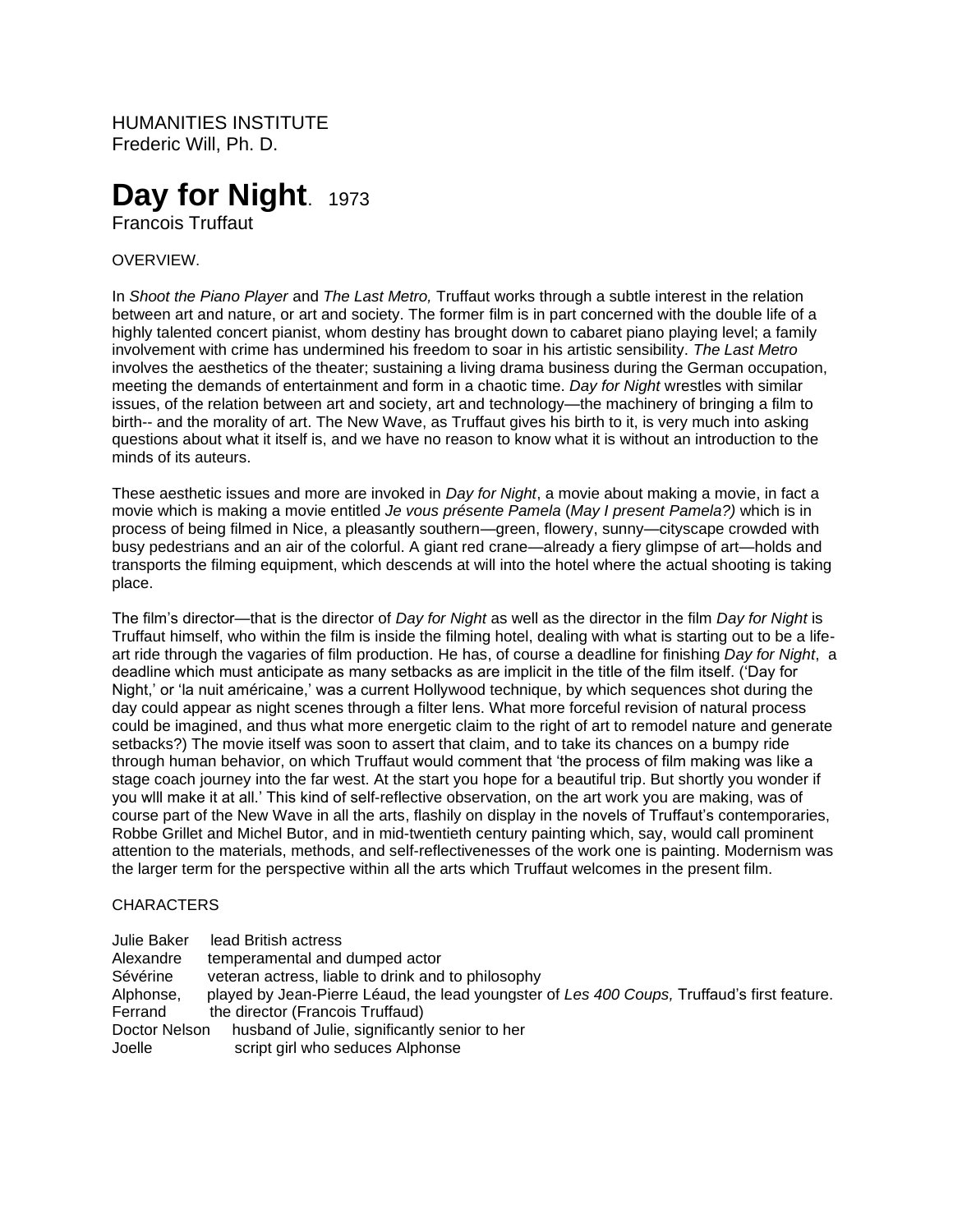#### **SYNOPSIS**

We are in Nice, and a film company is on the set, preparing to shoot a new film, *Je vous présente Pamela*, which promises not to be great art, but which froths with real life complications. There is much brouhaha of actors arriving and departing, hasty trips to the airport and back to the Atlantic Hotel, where shooting is getting underway, hook ups are being formed, human chaos is beginning announce itself, and the already frazzled director, Ferrand—that is Truffaut himself—is nervously patrolling the corridors, watching while the drama unfolds, and giving directional nudges. Julie, the unstable lead-- that is, Pamela, who is going to fall in love with her new father in law—arrives with her mid life husband, and doctor. Severine, a once great, hits the bottle and tries to cover over blown lines with wise statements about life and art. Alexandre, a live wjre on the set, races back and forth to the airport, hoping to find his boyfriend arriving on the next plane. In he center,yes, frets the director, his mind on fire with deadlines.

#### **STORY**

**Setting** We are in the southern French city of Nice, on site for a film directed by an experienced director—the part is played by Truffaut, who is indeed experienced by this time in his life—who has a mediocre film to direct, a heterogeneous team of actors, coming in from all directions, many of whom are unfamiliar to him. The character of the film created, by all of this one time excitement, is predictably loose; there are some five major characters, a loose plot, and a modest box office anticipated. Oh, and yes, there is plenty of easy sexuality—spouses are absent, and for the most part liaisons are viewed as unimportant matters.

*Episodes* The plot is fragile and easily distracted. It gets made up of episodes: Two of the characters, who will present for the filming the next day, arrive early and plan their evening. One proposes dinner in one of the charming restaurant in the hills above Nice. The other scoffs. We hear this kind of scoff from the cinema world throughout the film. Film is by and large the atmosphere in which these people live. It is more important to them than life. What counts is that there are thirty-seven cinemas in Nice. "Let's catch a couple of films!' Real life of course intrudes criss cross all over the place. Joelle, Truffaut's script girl, tells Bernard, on their stroll past the river, that she has to change her clothes; she disappears into a bush and reemerges in panties and bras, offering him a stunning opportunity—which he can barely believe. Alphonse, humiliated when the British stunt expert walks off with his girl, regains his composure by sleeping with Julie—she doesn't mind—then in a frenzy, the next morning he calls her husband the doctor with the news that he is no longer married.

*Arrivals*. As to a week or two long celebration there is a gradual instreaming of new participants. The Airport and the Hotel Atlantic are the two hubs of the narrative—a quick trip to pick up X, Alexandre's boyfriend; a ceremonious trip to pick up Julie, who is the lead of course, but who has just come out of a nervous breakdown, and must be cared for, arriving with her distinguished physician grey haired new husband; the arrival of the British stunt man who will leave a few days later having honored his contract, and along with his pay captured the heart of Alphonse's girlfriend. The airport is bustling.

*Self-reference*. Ferrant, the director, takes care not to dominate, but to add himself appropriately to the figures in upon whom the film streams. In one case the mail brings Ferrant a parcel of many classic books on the prominent directors of the New Wave: Luis Bunuel, Ingmar Bergman, Alfred Hitchcock, Robert Bresson…(One has to think of the way Truffaut himself started his career, by publishing provocative and radical film critiques for the *Cahiers du Cinéma*). Dreams also find Truffaud in the hotel. He is haunted by the nighttime memory of walking along city streets with a rake like-instrument in hand, with which he drags classic screen shots from under a steel fence, adding them to his stolen collection.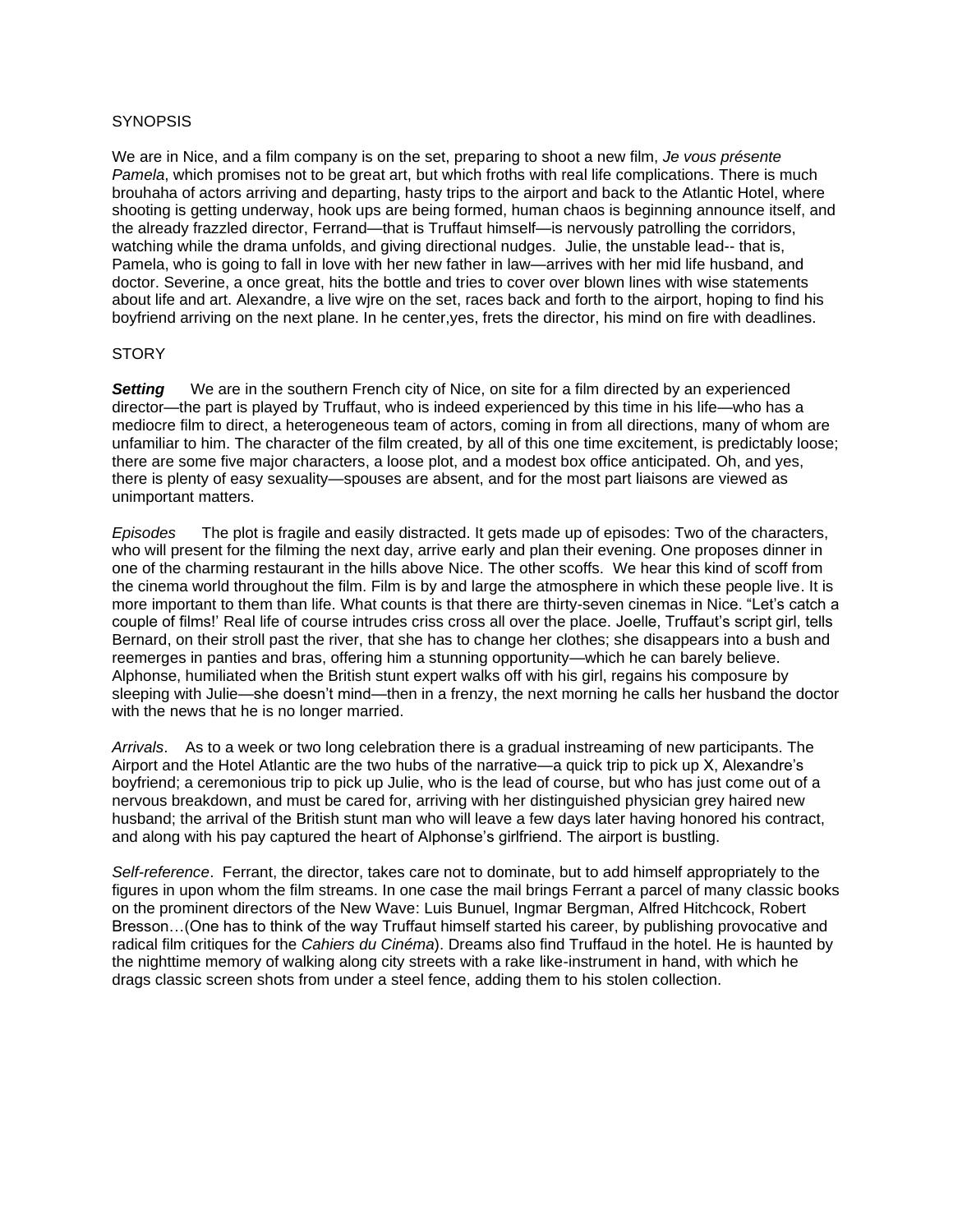### THEMES

*Art and nature.* Nature can to a considerable degree be bent to the demands of art, which then uses nature for its own purposes. The independence and self-sufficiency of nature is evident enough; the universal emotions of the animal man—his feeling of betrayal, or lust, or wisdom, or confusion, or boredom—all counter posed against the hard to win struggle to impose form, plan, schedule, deceptions and artifice in the interests of entertainment.

*Order* The imposition of order through art requires discipline and program, for which the director (of a film) is responsible. This interweaving of order with chaos requires one guiding vision to keep it on track. That's where Ferrant comes in.

*Wisdom.* In a group of seasoned actors, at various stages in their careers, there are always some who have aspired to wisdom, along with age. It is the veteran actress, Sévérine who most floridly fits this personal description. She is profuse with commentaries on the nature of life, love, and survival.

*Logistics*. Here is the directorial function again. A movie will only come to fruit if its director sees the large picture of the detailed events in it. Ferrant directs *Day for Night* conscientiously, if—and this seems the general opinion held by the actors—a little compromisingly, a little too leniently. That lenience it is which gives the present (mediocre) film its air of having been carried out loosely.

*Sezuality.* There is a diffuse sexuality throughout the film. Alphonse is so upset, when his girlfriend runs off with the stuntman, that he just pops in bed with Julie the next night, makes an exasperated call to Julie's husband the next morning, and feels better. Alexandre in search of support in adopting a young gay male, peddles his proposal as if he were investing in stock. It is as though sexuality grows routine, is rapidly undertaken, and rapidly forgotten.

*Real world*. Just outside the hotel, bustling through the southern Mediterranean streets, is a colorful world of small motor vehicles, street vendors, outdoor café awnings, and crisscrossing pedestrians on their ways to work or to a coffee. Truffaut keeps both worlds –city; screening--buzzing simultaneously, the steambath of personal emotions inside the hotel, the flow of busy life outside in the 'real world.' 'All the world's a stage,' as Jacques puts it in *As you Like It,* and we feel the similarity and the difference in the pulses that beat at different poles in this 'world.'

*Pirandello.* In *Six Characters in Search of an Author* (1921) Luigi Pirandello dramatizes the evanescence of the world of theater, in which characters appear to fill out the wholeness of a drama, then to drop back into their boxes of imagination, to be summoned again as needed. The dominant awareness, in this view of theater, is of the evanescence of the figures who constitute a play. The awareness of that evanescence penetrates the entire drama *of Day for Night*.

*Day for Night.* Truffaut's text for the present film is brought up and explained, in the course of the film's dialogue. The phrase describes an American cinematic effect, by which the effect of darkness is achieved by filming in broad daylight, but with a darkened lense over the open camera. What does this mean? A muffled light pervades the back and forth motion of the human comedy. The very diurnal course of life is inverted by the power of art.

### CHARACTER ANALYSIS

Ferrand (Truffaut), the director of the film, is very conscious of his role. In the course of filming he receives a large packet of books about New Wave directors; it includes the story of himself, a selfinterested tribute to his long exposure, as editor of *Cahiers du Cinéma*, with the intricacies of film theory. We should not take Truffaut's directorial moves lightly, for he carefully means what he says. When he chooses *la nuit americaine* (*Day for Night)* as his title, he implies the capacity of film to transform art,to use technique for the purpose of transforming the day itself. The idea of the present film seems to have sprung from the insight Truffaut experienced in directing *Fahrenheit 451*, The point of that film, he thought, was that it is good to love books, for they enlarge our minds. The idea of *Day for Night* is that it is